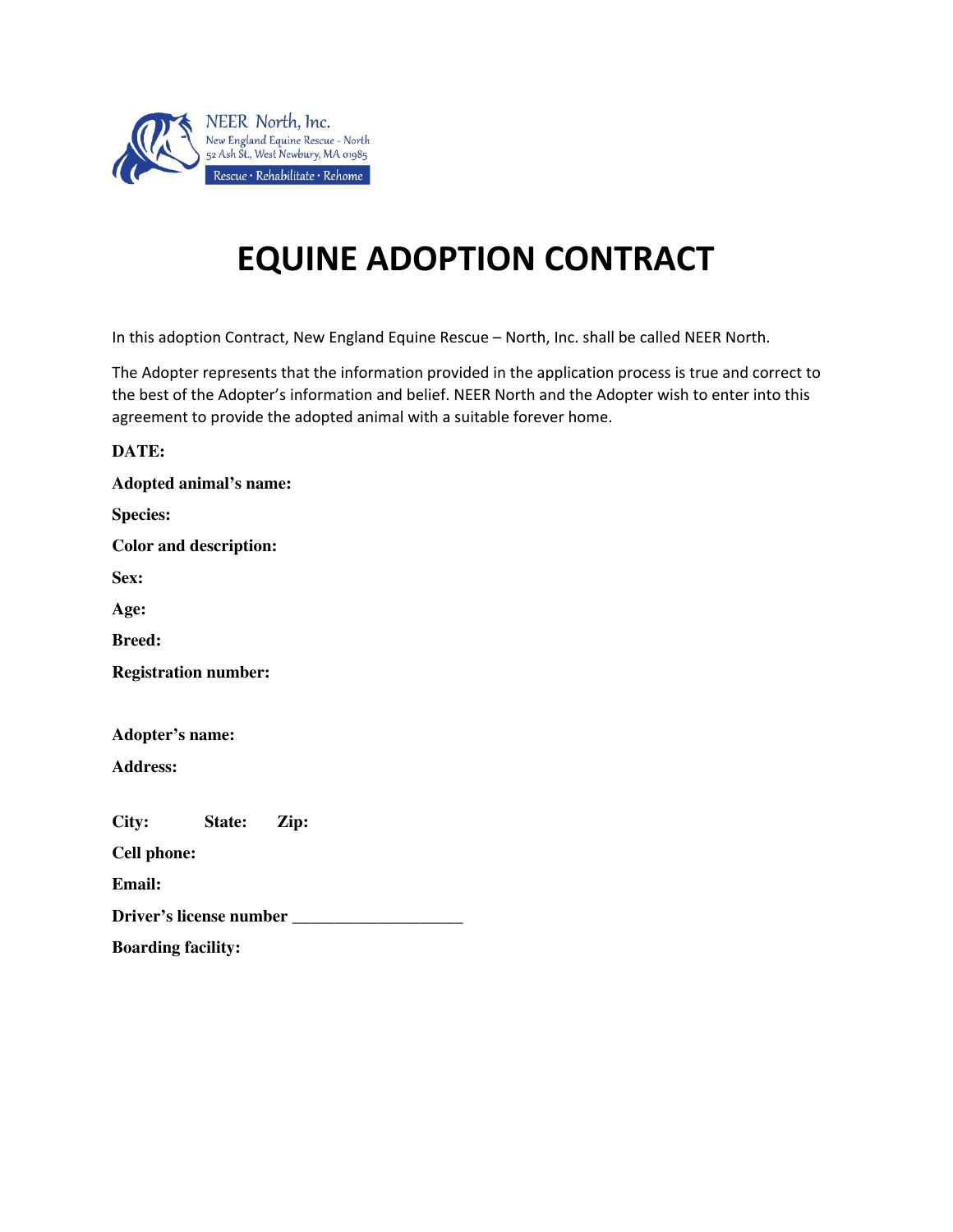**1. Return Policy**. NEER North has a commitment to all its animals: to care for them for the lifetime of each animal. The Adopter agrees that if he or she is unwilling or unable to care for the adopted animal, he or she will contact NEER North and return the adopted animal to a location specified by NEER North. The Adopter understands that he or she is responsible for the care of the animal until he or she has delivered it to NEER Norths' designated location, and will do everything within his or her power to safely return the animal. The Adopter agrees that in the event that he or she finds a suitable alternative home for the animal, he or she will contact NEER North with the name, address and phone number of the proposed new adopter. Any proposed new adopter will be required to complete a NEER North adoption application and obtain approval from NEER North in writing before adopting the animal. Under no circumstances shall the adopter transfer permanent custody, ownership or possession of the animal to any one entity, including family or friends or any entity or agency, without the approval and written consent of NEER North**.**

**2. Adoption Fee**. The Adopter agrees to pay an adoption fee of **\$** to help defray NEER Norths' expenses for food, sheltering, vaccinations, and veterinary care. Donations are also welcome. The Adopter agrees to obtain the proper municipal license if required under local law. The Adopter also agrees to comply with local and state statutes and ordinances.

**3. Title**. NEER North transfers ownership of the adopted animal to the Adopter. The Adopter agrees not to sell, lease, loan, or transfer ownership of the adopted animal to anyone other than NEER North without NEER Norths' written approval.

**4. Reversion of Title**. The Adopter agrees that the title to the adopted animal automatically reverts to NEER North if NEER North makes a determination that: • The Adopter is not adequately caring for the animal or • There is a breach of this agreement or • Information on the adoption application was false or • The Adopter voluntarily surrendered possession of the adopted animal to NEER North. The Adopter agrees that a copy of this agreement, along with a copy of NEER Norths' declaration that title has reverted to NEER North, is proof of title transfer back to NEER North.

**5. Transport of the Adopted Animal**. The Adopter agrees to transport or pay for the transportation of the adopted animal to the Adopter. The Adopter agrees to transport the adopted animal within 30 days, at the Adopter's expense, back to NEER North if: • The Adopter is unable to adequately care for the animal • There is a breach of this agreement by the Adopter

**6. Failure to Transport**. If the adopted animal is to be returned to NEER North and the Adopter fails to transport the animal back to NEER North according to this agreement, NEER North has the right to take physical possession of the adopted animal. The Adopter agrees to reimburse NEER North for all expenses, including legal fees, involved in regaining possession of or title to the adopted animal.

**7. Veterinary Care**. The Adopter agrees to provide the animal with the necessary vaccinations as advised by his or her veterinarian. The Adopter agrees to obtain immediate veterinary care should the animal become sick or injured, and to take full financial responsibility for any veterinary expenses.

**8. Veterinary Records**. The Adopter authorizes NEER North to review the veterinary records of the adopted animal. A copy of this agreement is sufficient authorization from the Adopter to any veterinarian to release records to NEER North.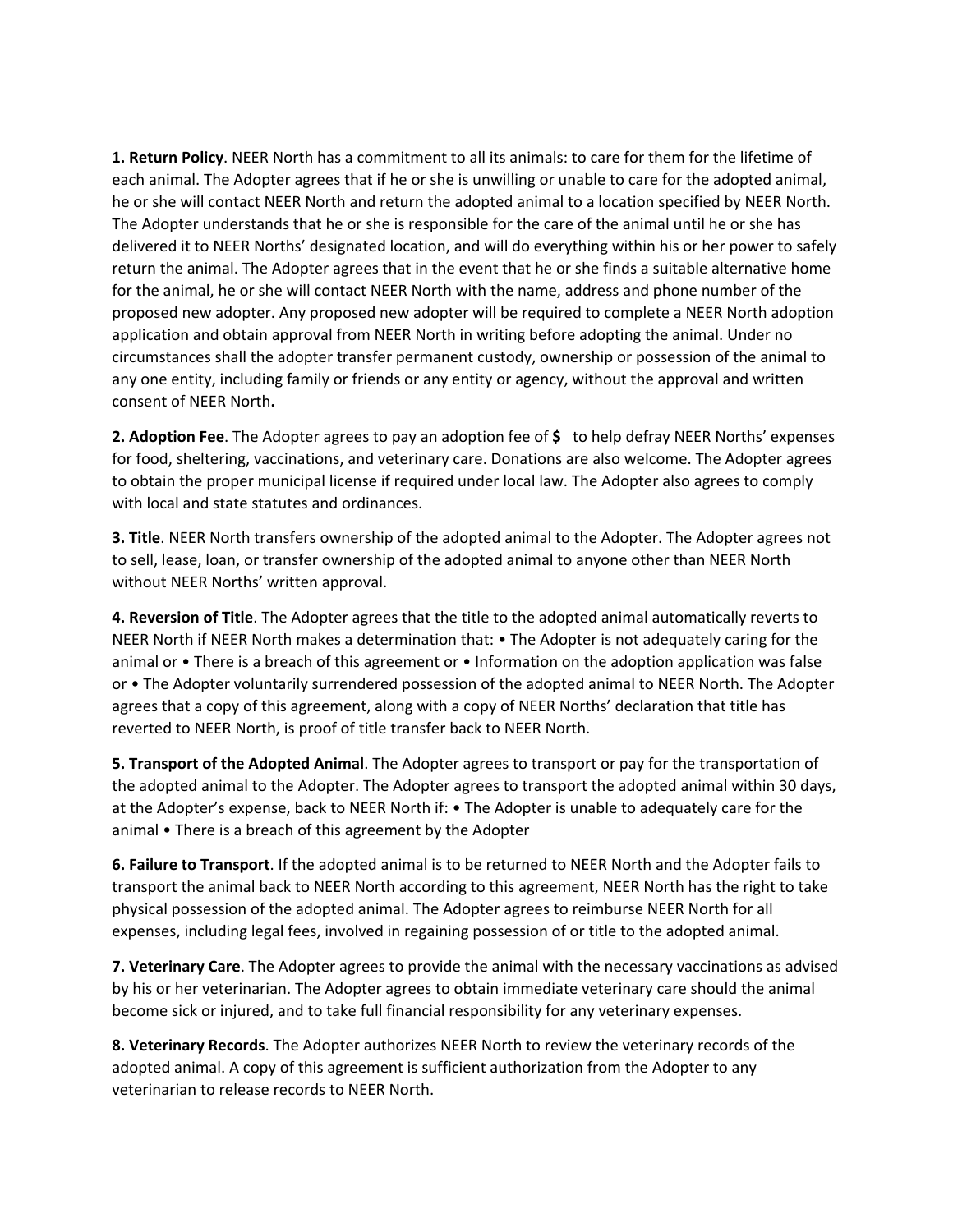**9. Euthanasia**. The Adopter agrees not to euthanize the adopted animal because the Adopter cannot afford necessary veterinary treatment. The Adopter agrees to contact NEER North before euthanizing the adopted animal. At its discretion, NEER North has the right to take ownership and possession of the adopted animal to save the animal from euthanasia. This provision does not apply in dire situations when the animal is suffering and needs to be immediately euthanized.

**10. Care of the Animal**. The Adopter agrees to care for the animal at the Adopter's sole expense. This care includes, but is not limited to, the following: • Providing quality food, including minerals, vitamins, salt block, and fresh, unfrozen water. • Providing overhead shelter from snow, rain, wind and sun. The shelter can be natural or man-made. • Providing care for any special needs the animal has or develops. • Providing proper medical and health care to the animal, including, but not limited to, the following: – Proper veterinary treatment for injuries and illness – Annual vaccinations – Following a regular deworming schedule – Proper hoof care – Annual dental care – Other

**11. No Representations**. The Adopter understands that NEER North does not guarantee the health, temperament, or training of the above described animal. NEER North adopts animals out so they can be given a good life in an approved adoptive home. Animals are adopted "as is" from NEER North, with no warranty expressed or implied. The Adopter agrees that he/she is adopting the animal for personal use, and not for commercial value. The adopted animal has at least the following limitations:

The Adopter agrees not to work or use the animal beyond the animal's abilities.

**12. Inspection**. The Adopter agrees that NEER North or its representative can perform in-person or telephone follow-up checks, including unannounced facility visits, on the adopted animal. If NEER North decides the adopted animal inadequately cared for, NEER North has the right to immediately take possession of the animal. The Adopter gives NEER North or its representatives the right to enter the Adopter's property for the purpose of inspecting the adopted animal or taking possession of the adopted animal according to the provisions of this agreement.

**13. Breeding**. The Adopter agrees not to breed the adopted animal.

**14. Release**. The Adopter, and for his/her spouse, heirs, executors, personal representatives and assigns, agrees never to bring a claim or suit against NEER North. The Adopter releases NEER North and its directors, founders, employees, officers, agents, representatives, contractors, volunteers, successors and assigns from all liability arising from the adoption or behavior or actions of the animal. The Adopter understands that this agreement discharges NEER North and its directors, founders, employees, officers, agents, representatives, contractors, volunteers, successors and assigns from any liability to the Adopter and his/her spouse, heirs, executors, and assigns, with respect to bodily injury, personal injury, illness, amputation, scarring, death, property damage or other loss that may result from the adoption or behavior or activities of the animal. The Adopter releases NEER North and discharges NEER North and its directors, founders, employees, officers, agents, representatives, contractors, volunteers, successors and assigns from any liability for NEER Norths' own negligence or liability that may result in bodily injury, personal injury, illness, amputation, scarring, death, property damage or other loss to the Adopter.

**15. Indemnity Agreement**. The Adopter, and for his/her spouse, heirs, executors, personal representatives, and assigns, agrees to indemnify and hold NEER North harmless for all bodily injury,